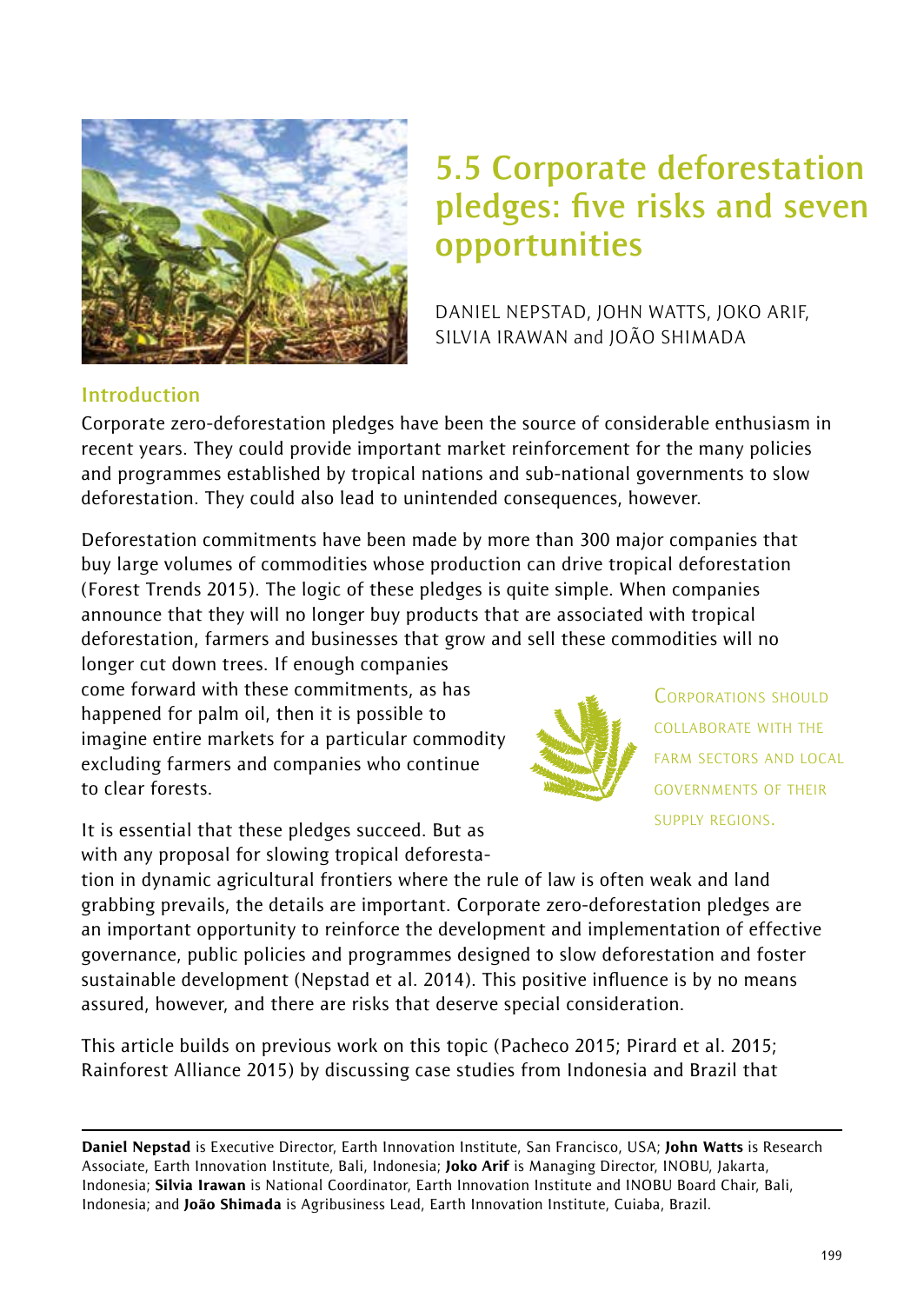highlight the fragility of these commitments in both their durability, their ability to ensure reductions in deforestation rates and their potential negative outcomes.

#### **Five risks**

#### *1. Splitting the market*

One way for a company to meet its deforestation pledge is by distancing itself from the problem; i.e., pulling out of regions where deforestation is taking place. Companies are already choosing not to buy commodities from, or make investments in, regions with deforestation. For example, in 2006, McDonald's Brazilian branch *(Arco Dourado)* decided to end its sourcing of beef and soy grown in the Brazilian Amazon region in response to NGO campaigns (Kaufman 2007). But when companies vulnerable to reputational risks pull out of a region, others less committed to sustainability are ready to step in, and will face less competition. The net effect could be a split market, with responsible companies moving away from areas of active deforestation; this could result in an increase in tropical forest clearance.

# *2. Deepening rural food insecurity and poverty*

Indigenous people and other smallholders throughout the tropics overcome low soil fertility and crop pests by clearing and burning patches of forest, then planting crops in the ash-enriched earth. These swidden agricultural systems can be sustainable and carbon neutral if fallow periods are long enough, but farmers who engage in this practice may be excluded from a potentially lucrative new form of revenue from growing commodities



because they are clearing forests (Greenpeace 2014). Smallholders can also be excluded from supply chains because they are difficult to monitor. For example, with small volumes of production, many more small farms are needed to supply commercial volumes of palm oil. This increases the costs of deforestation monitoring. Smallholder farm boundaries are often not clear and informally designated, with little data or information about them. Just as companies with zero-deforestation commitments may move away from areas of active deforestation, companies may also shift their procurement strategies away from smallholders. By October

2015, smallholder oil palm farmers in Indonesia had reported difficulties in selling their produce to companies who had made zero-deforestation commitments.

# *3. Penalizing farmers and farm businesses who are striving to comply with the law*

Some companies make commitments without considering the laws, public policies and regulations for forest clearing in the tropical forest regions they buy from. This means that they may inadvertently penalize farmers and businesses who are striving to comply with the law. In Mato Grosso, Brazil, for example, there are 7 million ha of forests that can be legally cleared for agricultural expansion. If farmers and businesses lose their legal right to clear these forests, the future value of their properties will decline by several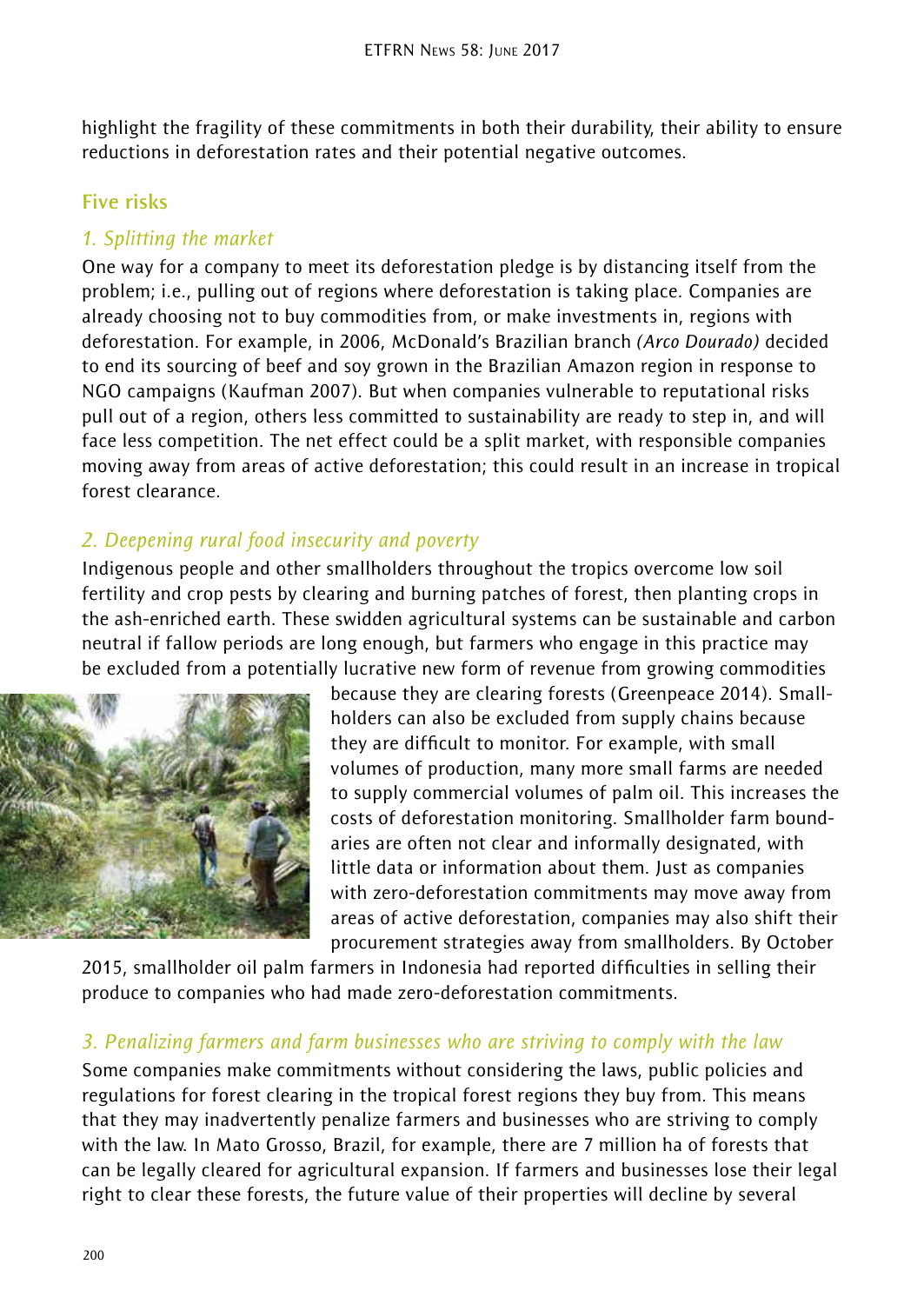billion dollars (Stickler et al. 2013), and there is currently no viable mechanism to compensate farmers who forego their legal right to clear forests on their land. This is one reason why few farmers have supported the soy moratorium. It imposes a restriction on forest clearing on private land that is more onerous than the Forest Code, and provides no compensation to law-abiding farmers for the opportunity costs associated with it.

#### *4. Antagonizing governments and farmers in target regions*

Corporate commitments to zero deforestation can trigger negative reactions from governments, farmers and other groups where deforestation is taking place. Government

agencies responsible for law enforcement, public policies, economic development, rural extension and agricultural credit are critically important actors in the fight against deforestation. If they are not engaged in the dialogue, they can become opponents. A unilaterally announced commitment without discussion with key stakeholders is tantamount to defining forest cover goals without talking to those on the ground. Many nations have policies that discourage land grabbing and encourage the productive use of rural land that use forest cover as a metric for



"unproductive use." In Brazil and Indonesia, a private landholding or concession can be lost if it is kept in forest cover above the legal mandate. Commitments that are not well aligned with policies have little likelihood of success. In Indonesia, palm oil companies are operating in state lands allocated to them through concessions that are zoned for conversion to agriculture, and are expected to use land according to government designations and regulations. If the concept of zero deforestation proposed by a company is different than the government's, it is unlikely that the commitment will be supported.

# *5. Companies creating too many new rules and requirements*

Implementing performance criteria across tens of thousands of farms is difficult and costly. Reliable traceability and monitoring systems, third-party audits, and systems for reporting and responding to grievances are essential features of farm-by-farm or mill-by-mill performance systems that each company that makes a commitment must put in place. The proliferation of individual company rules and requirements that are passed along to processors and farmers increases the risk of failure.

#### **Seven opportunities**

Some companies have already embraced ways of mitigating such risks. The key conceptual shift is from a corporate risk management approach — in which companies seek to distance themselves from the problem — to a sustainable development approach, where companies become part of the solution. This forms the basis of a jurisdictional approach (Earth Innovation Institute 2017) to sustainable development, such as the territorial performance systems being implemented in Mato Grosso, Brazil (Box 1), Central Kalimantan, Indonesia (Box 2), and other regions (Nepstad et al. 2015).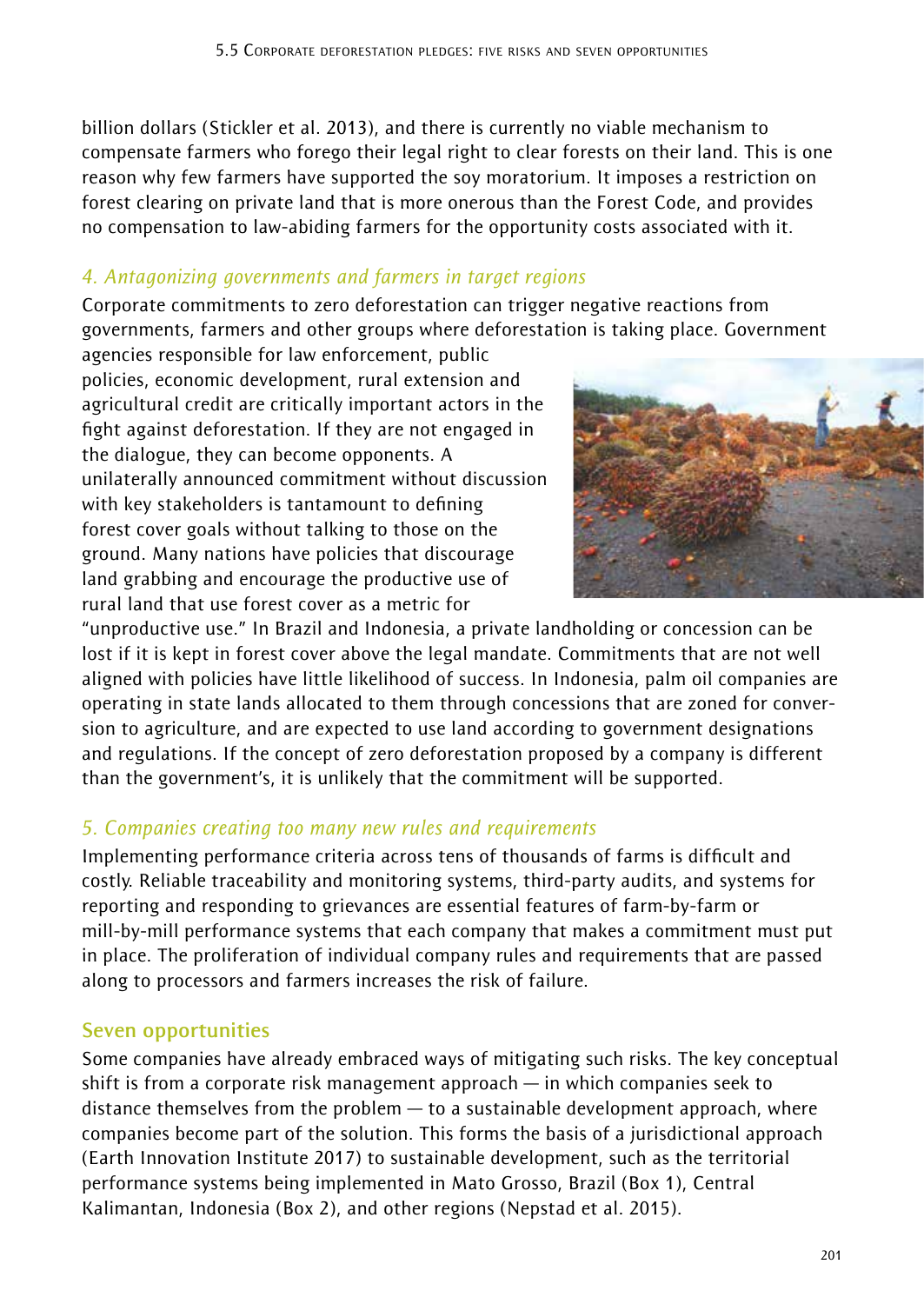#### **Box 1. Reducing deforestation in Mato Grosso, Brazil**

The giant Brazilian state of Mato Grosso, more than twice the size of Germany, has launched the bold Produce, Conserve, Include plan. The plan aims to reduce deforestation, reestablish critical forests along streams and rivers, support smallholder farmers through technical assistance, increase the production of soy, beef and wood products, end illegal deforestation, and reestablish new forests (see Figure 1). If it succeeds, it will keep four million tonnes of CO<sub>2</sub> out of the atmosphere by 2030. The plan's chances of success have increased with the collaboration of companies that have pledged their support. The Brazilian soy conglomerate Grupo Amaggi, one of Brazil's largest meat processing companies, Marfrig, and the Norwegian food and feed industries, led by Denofa, have already stated their support. A formal multistakeholder governance structure has been established, and rules for a possible large-scale sustainable soy sourcing agreement between China and Mato Grosso are being investigated.

#### *1. Support roundtables and other international certification standards*

The Roundtable on Sustainable Palm Oil (RSPO), Roundtable on Responsible Soy (RTRS), Better Sugar Initiative (Bonsucro), and other international certification standards have developed rules and systems for measuring success, reporting, and for responding to grievances. Memberships are large and include businesses and farm organizations that are key to the success of deforestation strategies. They are also evolving to achieve greater impact. In 2015, for example, RSPO launched three pilot projects for the jurisdictional certification of palm oil production; i.e., certification across entire districts and states.



Figure 1. Goals of the Produce, Conserve, Include plan, Mato Grosso, Brazil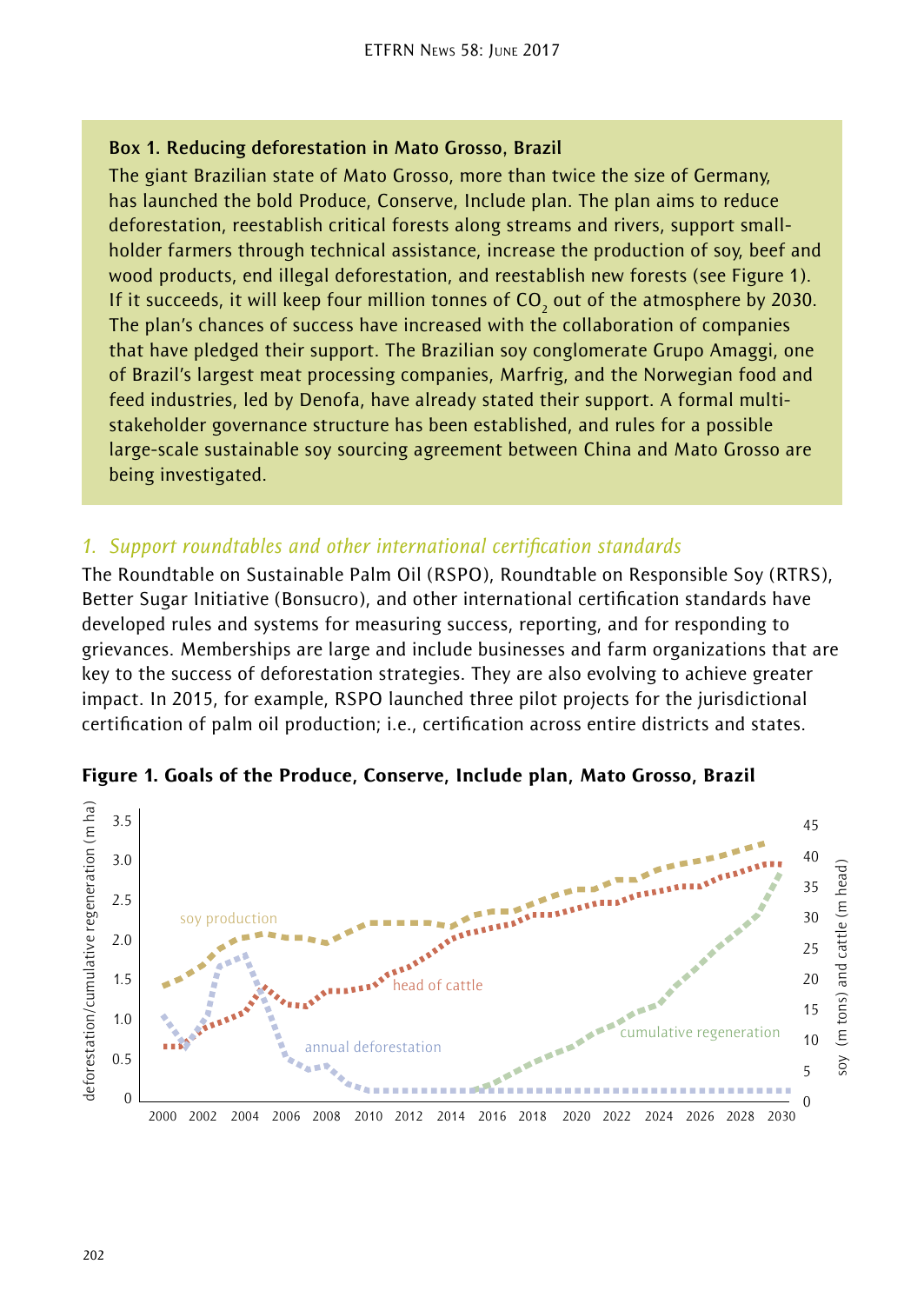# *2. Collaborate with regional governments and farmer organizations*

Companies can lower implementation costs and increase the impacts of their deforestation pledges through partnerships with producer organizations and governments within commodity sourcing regions. This helps avoid rejection of deforestation pledges, while building a shared and locally owned agenda for addressing deforestation and other sustainability issues. Cargill's recent forest policy, the Norwegian Feed and Food Companies' sustainability commitment, and Unilever's sustainability strategy are important examples of corporate commitments to such partnerships. There are excellent platforms for building these partnerships, including the Governors' Climate and Forests task force (GCF). The 35 states and provinces that make up its membership, many in Indonesia, Brazil and Peru, include about one third of the world's tropical forests. The GCF recently launched the Rio Branco Declaration, which commits members to an 80% reduction in deforestation by 2020.

#### **Box 2. A jurisdictional approach in Central Kalimantan, Indonesia**

On 17 November 2015, a Memorandum of Understanding was signed by the government of Seruyan District, Central Kalimantan, the provincial government, and the Indonesian Palm Oil Pledge (IPOP). This was the first formal public-private partnership involving the provincial and district government to promote sustainable palm oil production in Indonesia. It aimed to ensure that all palm oil produced and processed in the district would be certified as sustainable. Seruyan District covers 1.6 million ha, with 200,000 ha of oil palm plantations of which smallholders own 15,000 ha. Through this jurisdictional approach to certification, the government of Seruyan would implement a model of rural development to improve the welfare of the rural poor, reduce deforestation, and recognize the rights of indigenous people. This initiative was followed in April 2016 by the government of the neighbouring Kotawaringin Barat District; it signed an MOU with the provincial government and Unilever. These public-private partnerships have endured, although the IPOP was dissolved in September 2016 (Vit 2016).

#### *3. Participate in processes that develop regional definitions for addressing deforestation*

An important aspect of a more respectful, nuanced approach to deforestation is a commitment to participate in regional processes whereby the main sectors and stakeholders identify key issues, targets and milestones to define success. Companies can offer positive market signals to strengthen these processes, and their participation and support also provides political cover to governments that are preparing to establish formal sustainable development targets.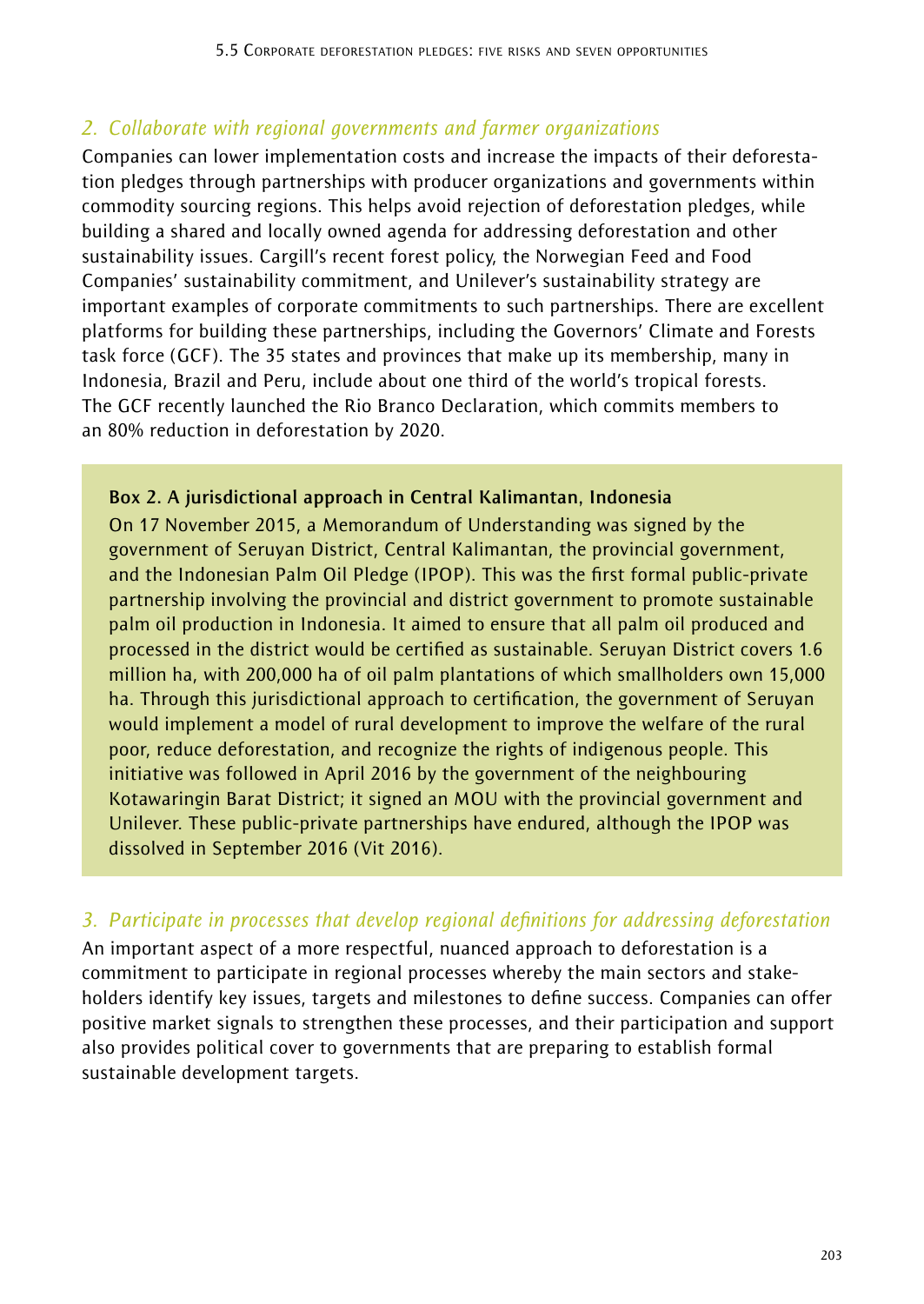#### *4. Help develop positive incentive systems for supporting the transition to sustainable production systems and for compensating for lost land revenues*

Brazil has demonstrated that it is possible to slow deforestation across a large region (the Brazilian Amazon) through command-and-control measures. It has also revealed the fragility of this approach if it is not accompanied by positive incentives to establish agricultural systems that are less dependent on deforestation. Companies are well positioned to send immediate, positive incentives to farmers who make the transition to low- or no-deforestation production systems. This includes help in mapping and titling community or smallholder lands, investments in high-quality production systems, longterm purchase agreements, and better contractual terms. Also, companies may be better positioned than government agencies to provide technical assistance to smallholders.

# *5. Contribute to the development of monitoring systems*

Reliable monitoring systems are essential to the success of regional approaches to deforestation and other dimensions of sustainable development. Monitoring allows companies to gauge how well they are meeting deforestation targets, and it facilitates the creation of regional incentive systems based on performance. For example, Brazil's annual publication and dissemination of data on deforestation patches for the Amazon region has been central to the success of policy interventions that reduced deforestation rates.

# *6. Participate in multi-stakeholder governance structures*

Once goals, incentive systems and monitoring systems are in place, a governance structure is needed to drive implementation of the jurisdictional plan; it must also allow for key decisions and adjustments as new issues arise. This structure must include representation from key stakeholders, governments, farmers, commodity-buying businesses, indigenous peoples, and civil society.

# *7. Be patient*

Governments may have limited capacity for or initial interest in supporting regional sustainable development agendas. In these situations, companies should first seek local actors — farmer organizations, cooperatives, NGOs and local companies — who could become partners in developing strategies for regional, low-deforestation sustainable development.

# **Conclusions**

Corporate zero-deforestation pledges are most successful if they are implemented with full understanding of both their potential and the risks. Risks include splitting the market, deepening rural food insecurity and poverty, penalizing farmers and farm businesses who strive to comply with the law, and antagonizing governments and farmers in target regions. Commitments are most effective if they are developed and implemented collaboratively — instead of unilaterally — through partnerships with farmers and local governments, and if they support sustainability certification systems such as RSPO and